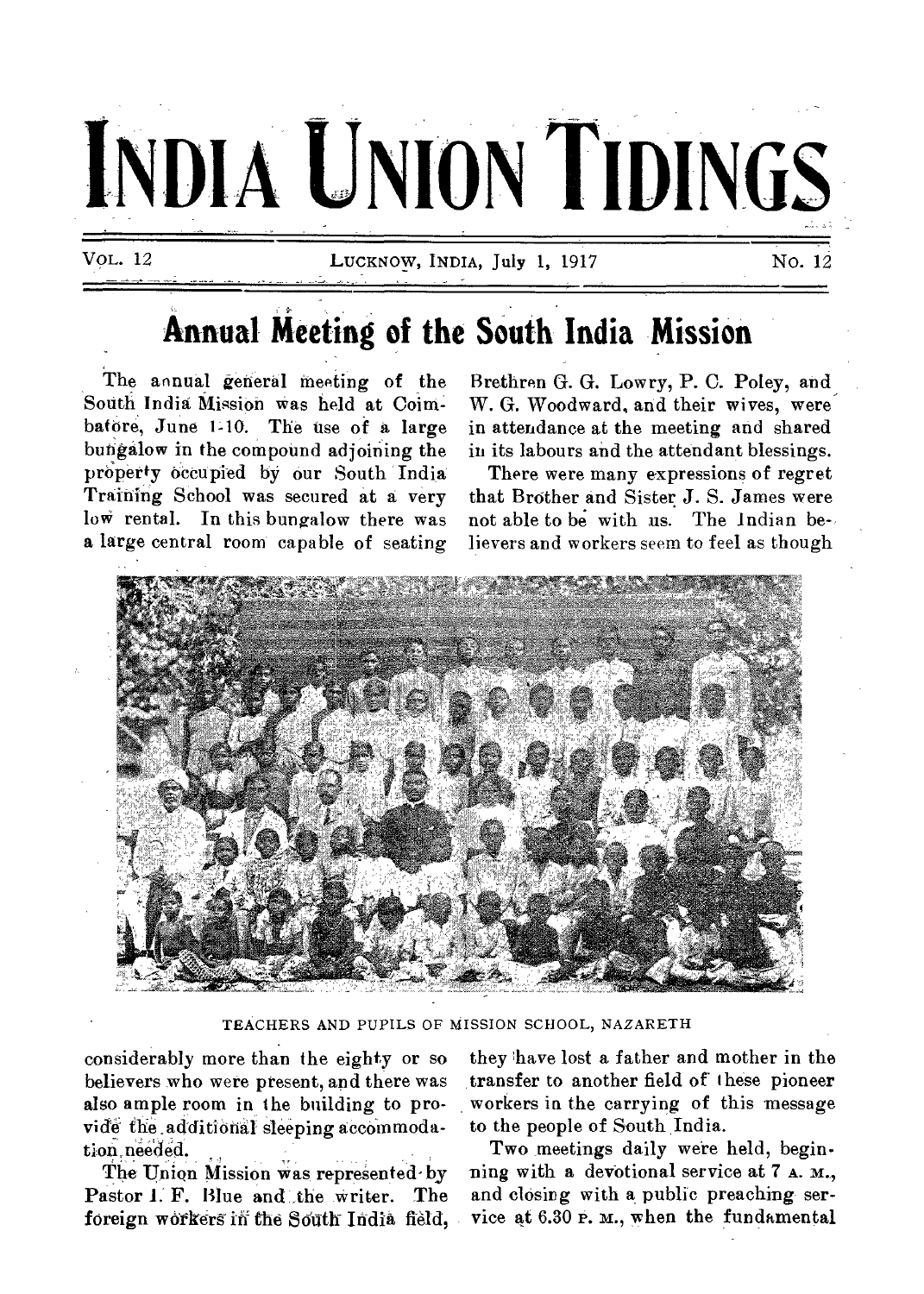doctrines of the Message were presented. The evening meetings were attended by a number of interested persons not of our faith..

During the forenoon a Bible study was held at  $9.30$ ; and  $at_{4}^{2}$ 11.00 there was a meeting for general instruction in regard to the principles and methods that should enter into all our missionary operations. At these meetings there was presented to our Indian brethren a statement concerning the responsibility that will fall upon the India Union Mission in 1918 to raise within its own territory: sufficient funds to support the Indian evangelistic and medical missionary work. It was also pointed' out that there was likely to be a gradual increase in the burden laid on our brethren in India, until the time came that only the support of the foreign workers, with calls for funds for buildings and for major items of equipment, would appear in the annual budget submitted to the General Conference. Much interest was displayed in the facts and figures showing the, funds raised within this Union during 1916, and the cost of operating the various departments of the Indian work.. It was shown that it would be necessary to increase the income from tithes and offerings and at the same time eliminate the expenditure in certain departments that' might be made much more nearly self-supporting.

Although to some, perhaps, this all appeared to be a "hard saying," yet it was evident that the majority were ready to bend to the task and willing to cooperate in every good work. There can be no doubt that any burdens the Lord may see fit to lay on us will, all turn out "to the. furtherance of the gospel," and will bring many compensating blessings. "Out of weakness" we will be "made-strong."

The afternoon. meetings were devoted to the interests of the colporteur work, or to answering questions. Brethren E. D.

Thomas., Devasahayam, and A. Asirvatham, with the brethren already mentioned, led out in the various services. When necessary the instruction- was interpreted into the Tamil, Telegu and Malayalam tongues.

On the last Sabbath of the meeting, Brother E. D. Thomas was ordained to the gospel' ministry. Pastors Blue and Lowry and the writer were the officiating ministers, in this solemn service.

It is encouraging to note that no less than five of our own young people, whose lives are full of promise, were at this meeting invited to take up teaching work Coimbatore, and Nazareth. These have all been trained in our own schools. There are several others who should soon be ready for service. Brother S. Thambipilley also was appointed to the Coimbatore teaching staff.

At the close of the meeting the believers returned to their homes much cheered and helped by the season spent together in seeking God and considering the demands and 'interests of His cause. The outlook is bright for the speedy development of the work of the Message in South India.

#### **A** Viait to Nazareth

The writer visited the Nazareth station for the first time on Friday and Sabbath, June 15th and 16th. It was a privilege to meet with these believers and to see the evidences of the Lord's hand at work among them. The church at Nazareth is proving to be a tower of strength for the work among the Tamil people, and we rejoice with Brother Thomas and his fellow-workers at the good progress that  $\gamma$  is being made. W. W. FLETCHER.

Subscribers to the Signs Extras will perhaps read with regret that it has' been decided to discontinue publication of the series with No. 18 which has just been published. Special reduced rates will be given on lots of one to three hundred which are still on hand,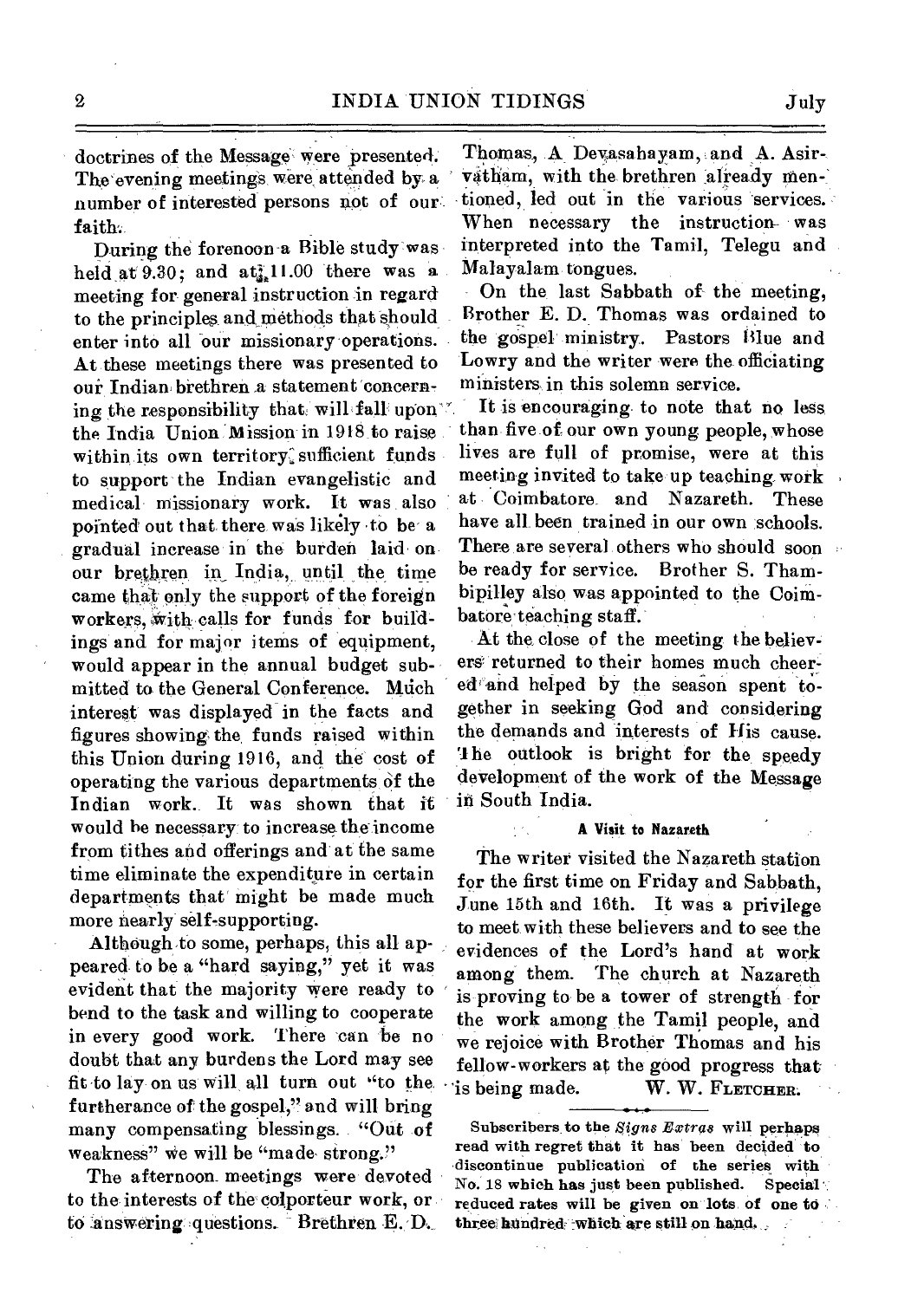## **With the Workers in North India**

During the past two months I have visited all the stations in the North India territory. After the Hindi and Urdu examinations which were held in Lucknow in April, 1 visited the Rae Bareli station, spending Sabbath and Sunday there with Brother and Sister Belgrave and their Indian workers. The school, which is located about five miles from Rae Bareli at Jhakrasi, was getting on well, and is having a good influence on the people of that village. I am glad Brother Belgrave and his assistants are carrying on regular evangelistic efforts in connection with the school. '1 he reports that have come in regarding the meetings they have been holding in the evenings with the people are encouraging, and we hope that this school will be as every mission school should be—an agent in the hands of the workers for nothing else except to preach Christ. Brother Belgrave has three Indian assistants in the work there, two in the school, and one who is a regular evangelist. Meetings are being held in several other villages around Rae Bareli.

The next place I visited was Chuhar Kana, Punjab, where I spent five days, part of the time in the villages where Brother Loasby has placed his Indian workers, and part of the time at the station in connection with the hospital and other business. We had quarterly meeting while there and the Lord seemed very near to all of us on that occasion. All the Indian brethren, five in number, with several, of their new seekers for truth, came from a distance of about twelve miles to attend this meeting. With the men who are working at the station, these made a very good congregation for the celebration of the ordinances. On Sunday we went in a cart to visit Jhandiala and surrounding villages. Brother Kasim Ali has been located in Jhandiala

for over a year, and has worked up quite an interest in the places around his home. The men who have been studying with Brother Loasby the past winter are now settled in the villages surrounding Jhandiala and they are all labouring very faithfully in their separate villages. The truth seems to have gotten a hold in the lives of these men. This they show in their earnestness in proclaiming it. I have great hopes for the future in the vicinity where these brethren are located. We were there three days but did not get to visit all their work. I was also very glad to see the number of patients that Dr. Mann is now having daily at the dispensary. The morning I was there the veranda was full of people from the surrounding villages. At that time he was having about eighty patients a day, and the work of this branch of the Message is growing at Chuhar Kana. The Doctor was very busy all the time answering outside calls and looking after his other duties. All the Chuhar Kana workers are kept very busy, and the Message is going in the Punjab.

I have been to Najibabad twice in .the last two months. First, I was there over Sabbath for quarterly meeting, and about three weeks ago I spent a week there with Brother Morris and our Indian brethren in their labours in Najibabad and the many villages around it. The quarterly gathering was an enjoyable meeting to me especially. About twenty were present and all took part in the ordinance, after which we had a good social meeting. These occasions are very much enjoyed by our Indian brethren and sisters and are a great source of encouragement. We missed Miss Kurtz on these occasions, who has been at Najibabad and taken part, in nearly every meeting for several years.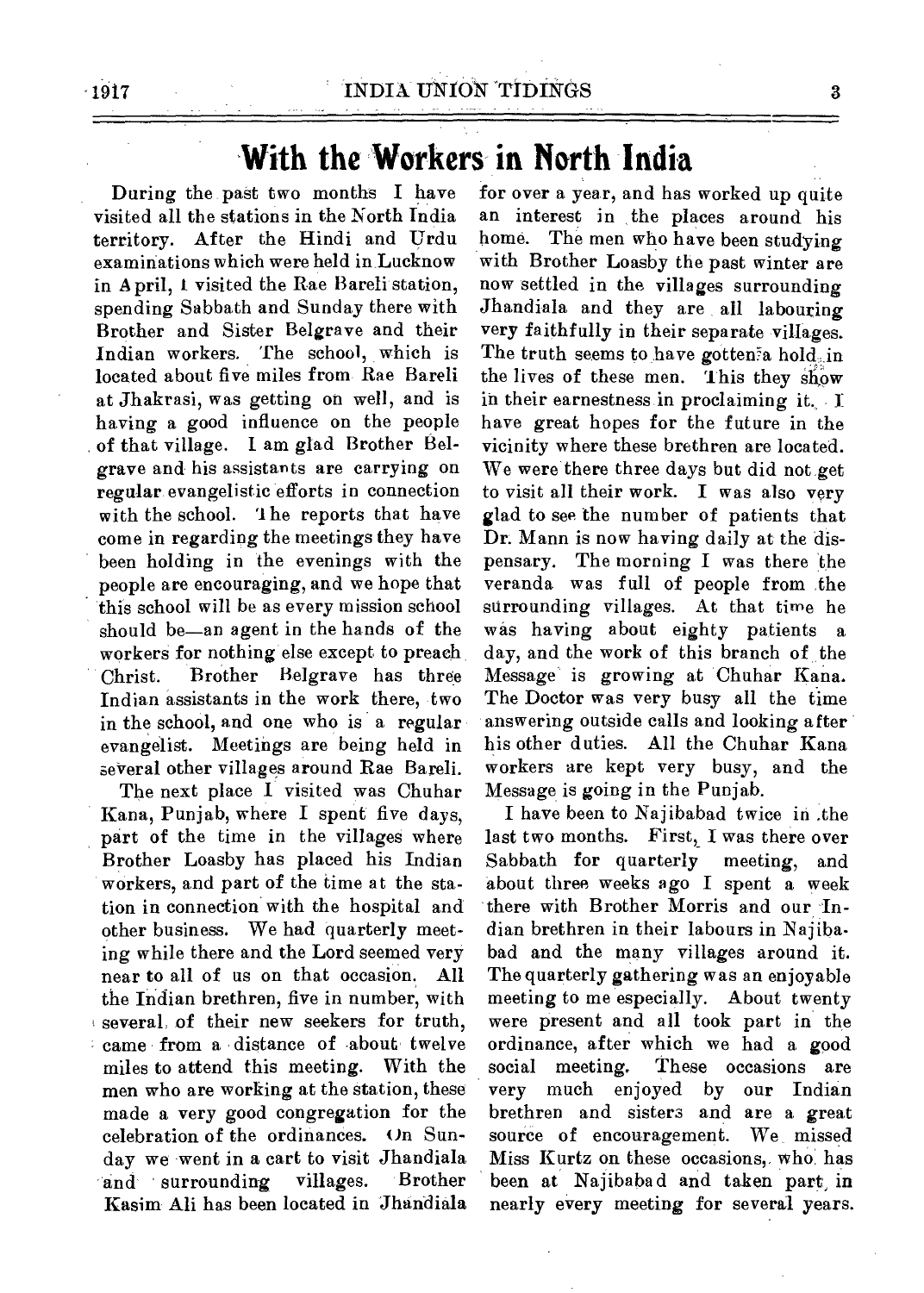She has now gone for her furlough, and according to the last word from her she was feeling well and longed to get back to'the work in India. The Visit with the workers to the different villages I enjoyed very much. I got many points regarding the ways and methods of labour from these men, especially the more experienced ones. During the five days, we visited about twenty-five villages, and found the people very anxious to hear what we had to tell them. The Indian brethren have many *muttalashies* (seekers for truth) and are teaching them daily. Brother Morris is busy building the-dormitory for the boys' school which will soon be completed. He has his hands full in looking after the building operations and his regular station duties at the same time, but God is blessing him. and his helpers and the outlook at Najibabad is very encouraging.

Brother Fletcher and I visited Garhwal the middle of last month. The schoolwas going well with about fifty boys in attendance. Brother and Sister Smith are getting more and more comfortably settled in their mountain home; and also getting on to ways of getting supplies, so getting on to ways of getting supplies, so<br>they are enjoying their work more and<br>more While in Garhwal, Brethren more. While in Garhwal, Brethren Fletcher, Smith, Peters and myself visited the out-school at a place-called Bhagrakhal, where we found about eighty boys reading in the great out-of-doors. They seemed to be very happy and getting along well with their lessons. We spent two days with the villagers, trying to get terms on some property we wanted to buy for Brother Smith to put up a small place in which to live part of the year. There being about five men interested in the acre of land we wanted to buy, we could never get all the men willing to sell at the same time, so we finally gave up and returned to the Chelusain school, where we spent Sabbath. The

meeting and sabbath-school with the flindu'boys was' very 'interesting. They Seem to be' sloWly getting some of the principles of Christianity, but the influence of their heathen parents is very hard to combat. I am glad to report that Brother and Sister Smith have passed their first year Hindi and are hard at work on their second year's work. I might say here that Brother Morris •also passed his first year Urdu, and Brother Belgrave finished his second year Urdu. We enjoyed our visit to Garhwal and hope to be able to go again before the year is finished.

As I visit these different stations I am encouraged to see our cause going as it is, but none of us are satisfied with the progress we have made or are making. It is a great help to me to be associated with good consecrated Indian and European workers in these stations. I am, especially thankful for one thing, and that is, we are getting some European labourers in North India who know the language, and who don't have to depend On 'getting Indian workers who know English through whom to work. It is impossible to work "through" another person, you can only work "with" him. Pray for our field and our workers. I should like to say something about our literature with which the Lord is helping us but I have written enough this time. From time to time we hope to send articles trona the brethren in charge Of the different stations in our division.

M. M. MATTISON.

Commencing with the July number of *signs of the Times,* Paktor J. M. Comer will present a special series of articles on the fundamentals of the gospel message in a new setting, as given in recent lectures in Calcutta. The first article will be entitled "The Evolution of the Gospel." We feel sure that all will desire to have the full series, therefore subscriptions should be sent at once. Only Rs. 2-8 for the year.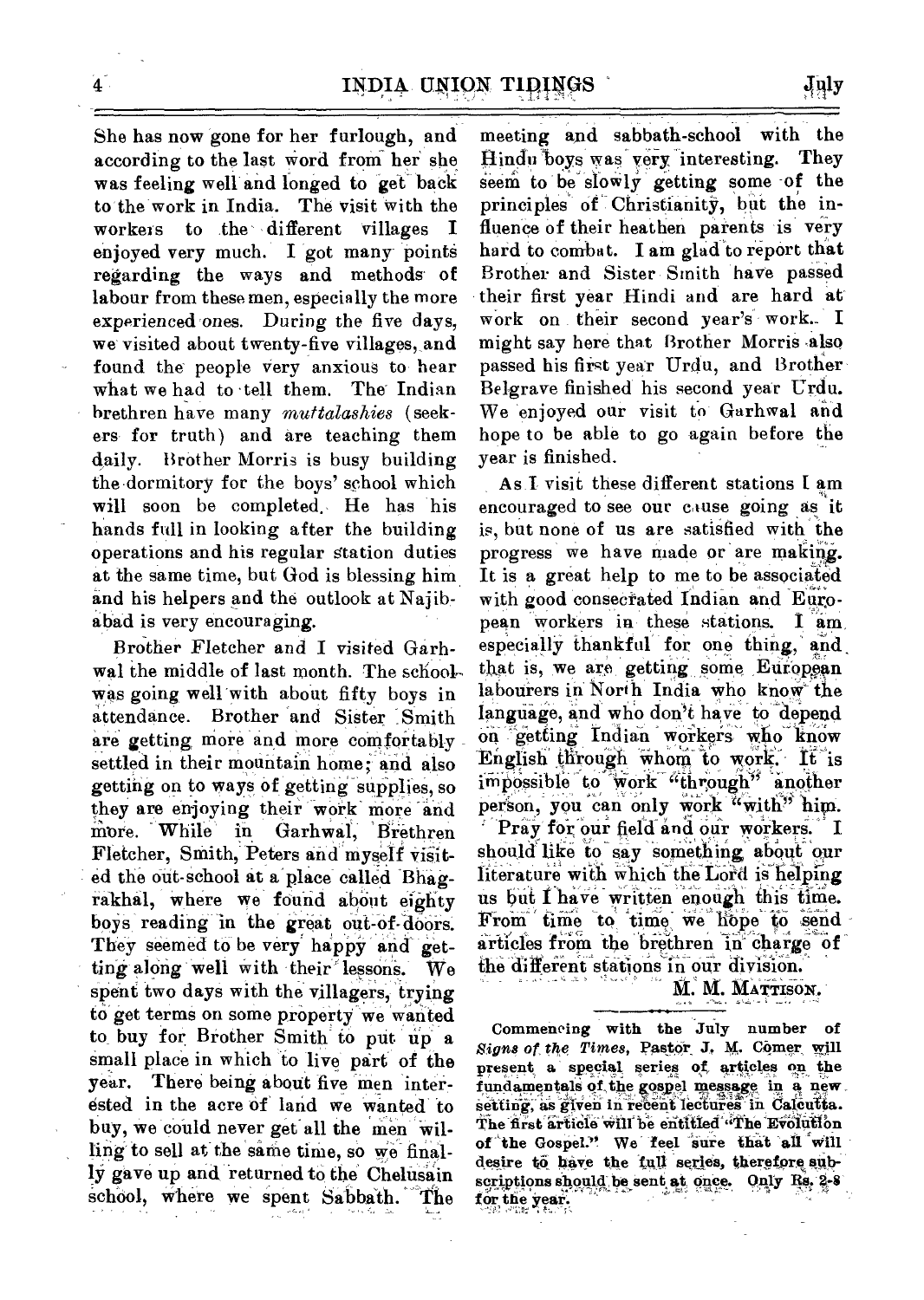### **Sabbath-School Lessons for August and September**

In the first few weeks of the month of May our English Sabbath-schools in India were in difficulties because we failed to receive from America the usual supply of lesson pamphlets. To meet this emergency, our Union Mission Sabbath-school secretary, Sister Blue, looked up the, lessons on the book of Acts that had been studied in our Sabbath-schools out six years before, and the lessons on the closing chapters were printed by our Press at Lucknow. This enabled our schools to complete the study of The Acts of the Apostles without any serious break.

### **One Month Behind America**

But we cannot run the risk of this experience being repeated for we may not always be in a position to replace the lessons locally. The margin of time between the arrival of lesson books from America and the-time when they are needed in our schools in India is too narrow for safety. We are studying the lessons only one month behind the American schools.

### **Three Months Behind**

These are days of interruptions, delays, and losses in the world's mail service. We cannot afford to run the risk of having

In spite of the hot season, the presence of which we cannot mistake, we are pressing on in our work for the people of this great city. Last month a draughtsman in the railWay, who has proved to be a very earnest man, took a firm stand for the Sabbath. As he was not able to retain his post in the railway when he obeyed the Lord, he took up other work. His consistent example will no doubt be a Source of encouragement to others who

our Sabbath-school machinery thrown out of working order by the lack of lesson books. It has therefore been decided\_ that our Sabbath-schools in India and Burma will follow the study of the senior lessons one quarter later than the American schools. The lessons on the book of Acts, which we are completing this month, are to be followed by a new series of lessons, the subject of which we are not yet able to announce. Instead of beginning with these lessons in August the schools of the India Union Mission will commence with them in October. The pamphlets will be printed at Lucknow, and all our schools will be supplied in good time.

#### **For August and September**

This has made it necessary to proyide a special set of lessons to be studied during the months of August and September. TO meet this need a series of topical studies has been selected. There are nine lessons in the series, all of which touch in a most helpful way some essential phase of practical Christian experience.

These lessons are now ready, and will be supplied to the Sabbath-Schools and individual members at three annas a copy. W. W. FLETCHER.

### **Madras**

are studying. Our people are showing a stronger desire to win souls, and our prayer meetings are much better attended than formerly. Our brethren have been exempted from military drill on the Sabbath. They see in this the hand of the Lord and thus many things are conspiring to increase their feeling of dependence upon Him. The Lord is faithful. Let us be so.

P. C. Pouly.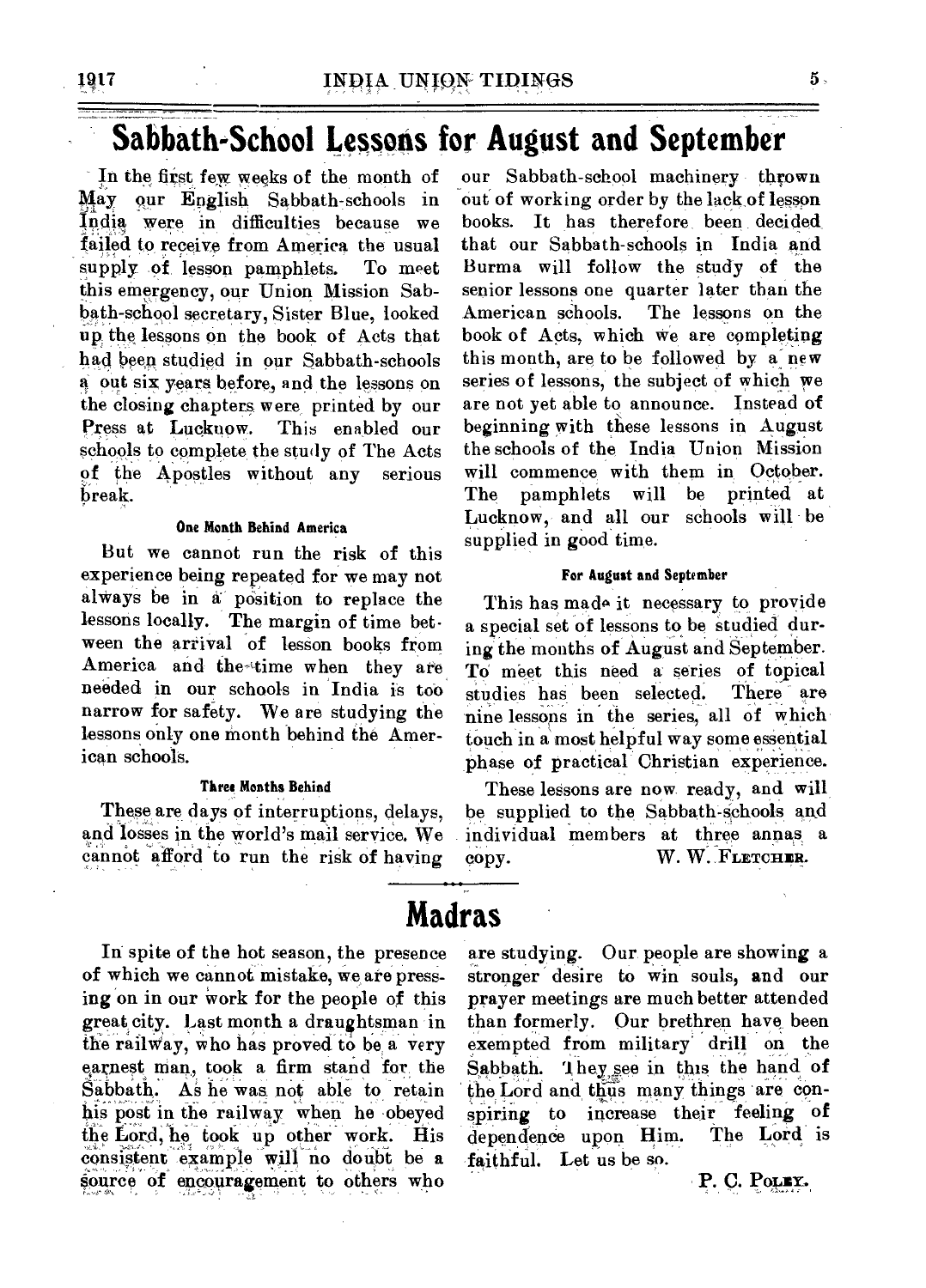## **Church Recorders**

more accurately termed the 'Church 'this, whenever any member is taken into<br>Recorder,' but some clerks would have to the church, or is turned out of the church, Recorder,' but some clerks would have to 'do more faithful work to ever deserve the this fact should be recorded both in the name 'recorder.' list of • names and in the 'body of the

to the fact that no names should ever be ' an elder or a deacon is elected or ordained, 'Crossed'off' a list, but' than record' should or any church trial is 'held, a record of show what has become 'of 'them. 'Once a the fact should immediately. be made in `tisane is 'entered on a 'church 'list it remains there; and there are only three possible things that can be done with it. If the member died, record the date. If he moved away he should be granted a 'letter cif 'transfer to 'some Other church, and the date recorded. If he has definitely apostatized and the church has done everything in its power to win him back, but without success, the church should formally vote to drop his name. That vote should be recorded opposite his name.

SOMe clerks think the Church Record Book is merely for the purpose of keeping the list of members and the minutes of annual business meetings. The second Paragraph of "Instructions to the Church Clerk" says : "RecOrd all the 'transactions of the church. This record should state When, 'where, and by 'whom the church was-organized. It should state who were taken in at the organization, who were elected elder, deacon, and clerk, and what

Perhaps the church clerk would be the covenant was they signed. After<br>ore accurately termed the 'Church 'this, whenever any member is taken into In a previous article we called attention 'record. When anyone is baptized, when the body of the book, and the clerk's name signed to it each time."

> I remember seeing one church record book which contained the list of members and several reports of annual business meetings. In the list of members were some that had been out of the country for years, but no transfer given. Other names had been transferred and no record made of it. When I looked at the reports of the annual business meetings I learned that on such a date, "after *singing* and prayer the nominating committee brought in their report for church officers for the ensuing year, all of which were elected." Could you tell me from that who the church elder was in the year nineteen hundred—something?

> If thou art a church clerk, so do thy work that when thou standest before thy Master, He may say : "Well done, faithful servant. Thou hast. been faithful over the few things I gavest thee to do."

> > W. S. **MEAD.**

# **Bible Reading and Religious Power**

### (Concluded)

Matthew Arnold, who at times was one of the severest critics of the Christianity of his day, says : '"As well imagine a man with a sense for sculpture not cultivating it by the help of the remains of Greek art, or a man with a sense of poetry not cultivating it by the help of Homer and Shakespeare, as a man with a sense for

conduct not cultivating it by the help of the Bible."

"Whatever of greatness", said John Ruskin "there has been in any thought of mine,-whatever I have done in my life, has simply been due to the' fact that when I was a child my mother daily read with me a part of the Bible, and daily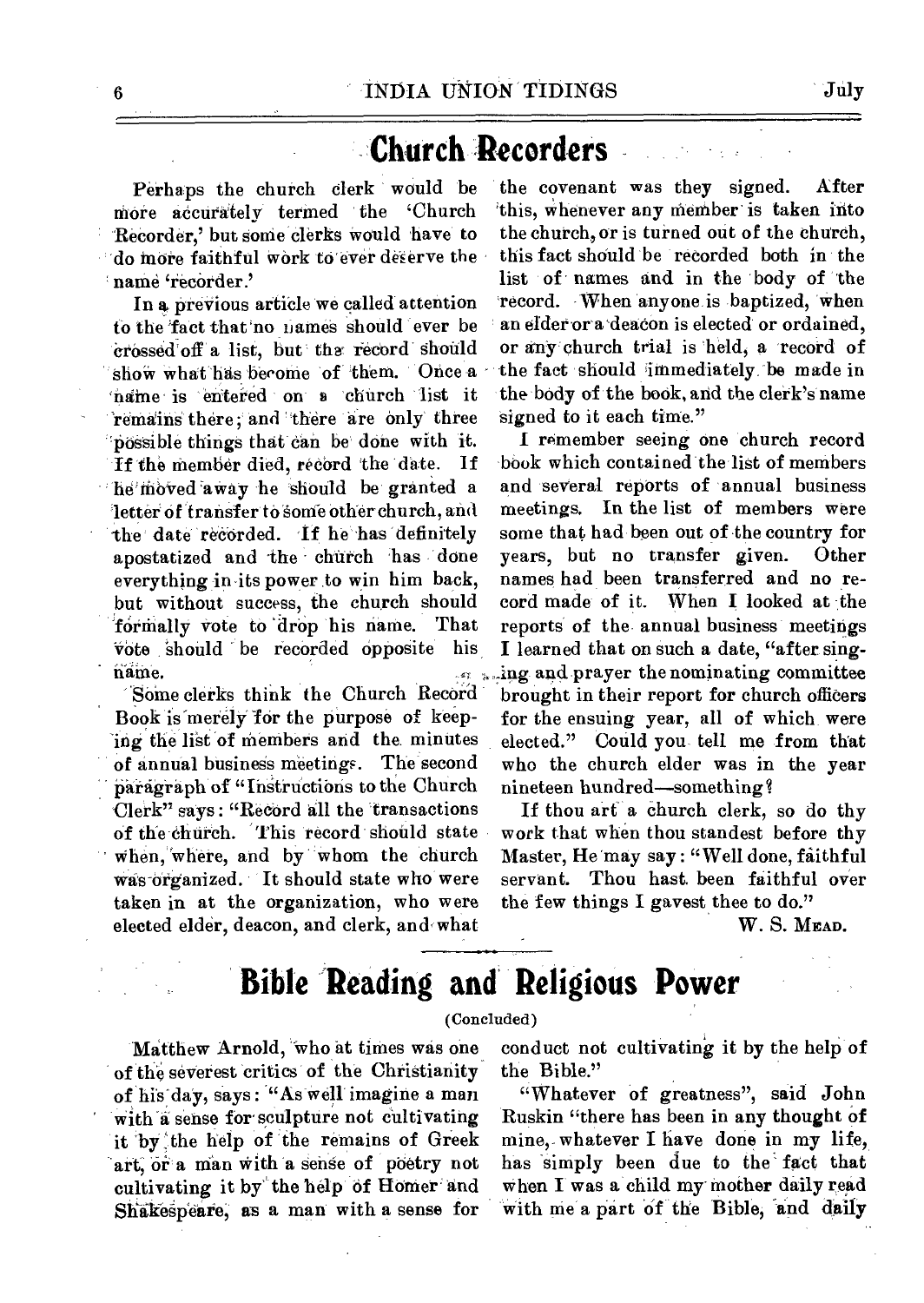made me learn a part of it by heart. She began a course of Bible work with me which never ceased until I went to Oxford."

William Wilberforce once declared, "It will be the business of the sincere Christian to be rooting out of his life all trace of its natural corruption, and to perfect himself in the lineaments of Jesus Christ. For this purpose let him study his Bible." Or, as old Izaak Walton puts it yet more quaintly—

"....Every hour

I read you kills a sin,

- Or lets a virtue in
- To fight against it."

"And all of us, with face unveiled, gazing on the mirrored glory of our Lord, are hourly being transformed into the same likeness; for this comes of the Lord the Spirit"-such was the daily experience of Christians in the early days.

If in the history of the Indian Christian church there is to be a repetition of apostolic triumph then all who have the ear of that church must honour that **divinely** inspired Book which portrays not only the life of the apostles but also that divine Lord who was "the masterlight of all their seeing." George Muller, who, began his work almost penniless and raised over a quarter of a millon pounds for his great orphanages during the last half century, revealed one of the deepest secrets of his power, when, speaking of the Bible, long before he died, he said: " I have studied that Book through more than one hundred times." Let us urge all our readers to guard jealously what is called "The Morning Watch" and to give the Bible its proper place in every, day's life.  $J. \mathbf{F} \cdot \mathbf{E}$ .

| 大臣<br>÷                                            |           | <b>Canvassing Report</b> |           |             |       |                   |                         |    |
|----------------------------------------------------|-----------|--------------------------|-----------|-------------|-------|-------------------|-------------------------|----|
|                                                    |           | FOR MAY, 1917            |           |             |       |                   |                         |    |
| HERALDS OF THE MORNING                             |           |                          | Hours :   | Orders      |       | Rs. Value.        |                         |    |
| R. A. Thrift.<br>H. A. Skinner,<br>Helps Sold<br>⋰ |           | <br>                     | 201<br>32 | 118<br>16   |       | 1145<br>113<br>40 | 80<br>Õθ<br>4.0         |    |
| Totals                                             |           |                          | 233       | 134         |       | 1298 12 0         |                         |    |
| Magazine Sales<br>$\lambda$                        |           |                          |           |             |       |                   |                         |    |
| <b>ENGLISH LITERATURE</b>                          | No. Agts. | Hours                    | Subs.     | Copies      | Helps | Rs. Value         |                         |    |
| F.O. Raymond                                       |           | 148                      | 114       | 7           | 156   | 619               | 40                      |    |
| VERNACULAR                                         |           |                          |           |             |       |                   |                         |    |
| (Calcutta)<br>Bengal                               | 3         |                          | 40        |             |       |                   | 83 12 9                 |    |
| (East Bengal)<br>North India<br>South India        | 3<br>4    | 339<br>485               | 135       | 138<br>1519 | 7     | 38<br>47          | 12 <sup>9</sup><br>11 9 |    |
| Tamil                                              | 5         | 635                      | 37        | 165         | 5     | 27                | 60                      |    |
| Telugu                                             | 5         | 213                      | 29        | 243         | 116   | 37                |                         | 49 |
| Malayalam                                          | 12        | 1761                     | 36        | 405         | 25    | 37                | 56                      |    |
| Totals                                             | 32        | 3581                     | 391       | $2470 -$    | 349   | 891               | 96                      |    |

We have been very fortunate to secure Drs. W. Howard James and E. S. Richards of Australia, Dr. A. B. Olsen of England, and Dr. G. H. Heald of America as special contributors to *Herald of Health.* These well known physicians, in addition to our local contributors, will make our health paper the'best of its kind in this part of the world. Between seventy-five and a hundred medical practitioners of India are on our subscription lists at the pres-nt time. Can you afford to miss its monthly visits?